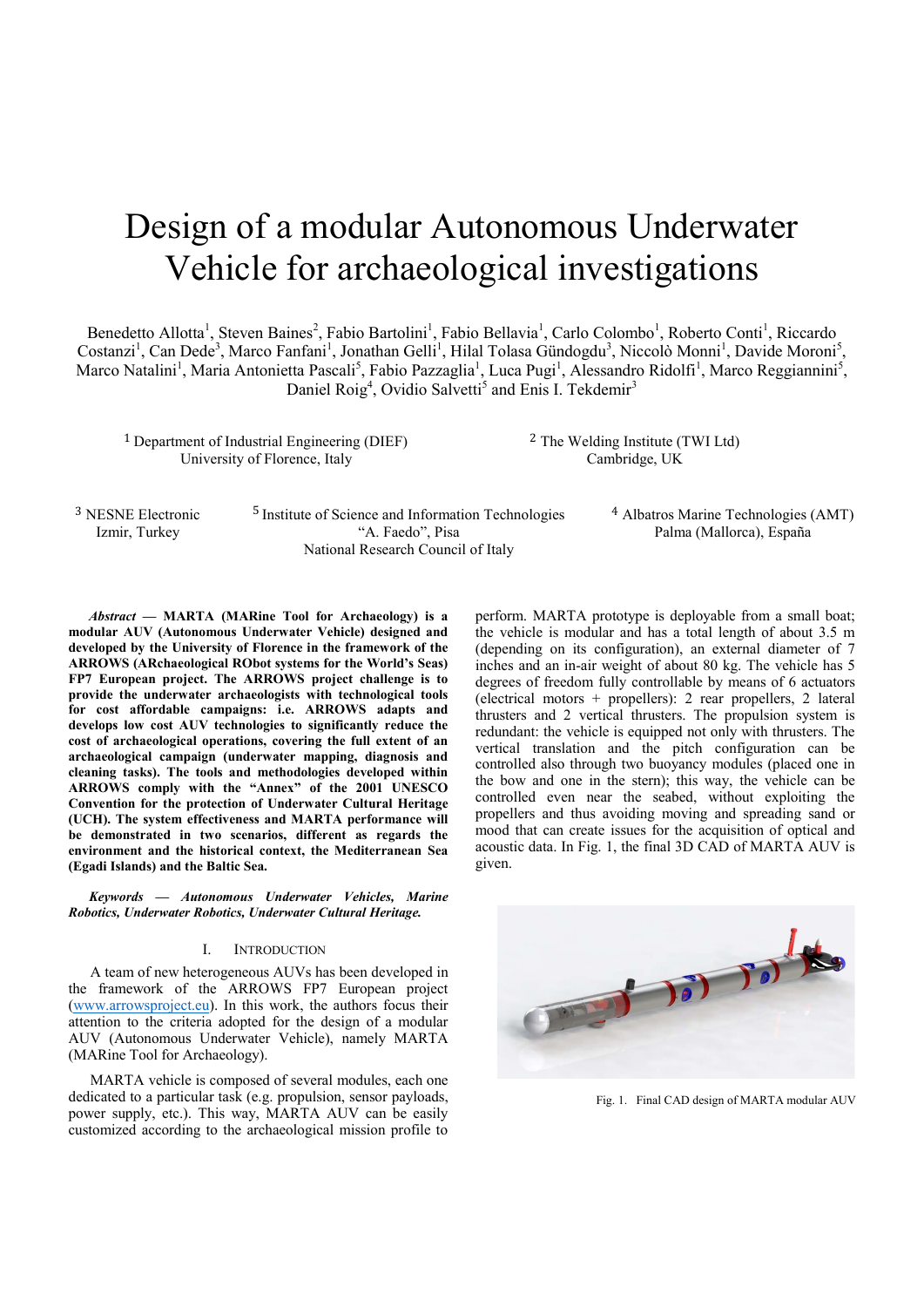## II. MAIN VEHICLE CHARACTERISTICS AND PROPULSION SYSTEM

To summarize, the main vehicle characteristics are:

- Reachable depth: 150 m;
- Vehicle maximum (longitudinal) speed: 4 knots;
- Autonomy: about 4 hours;
- Weight: about 80 kg;

- Modularity: the archaeologists involved in ARROWS look for specialized vehicles, i.e. suitable AUVs with specific sensors for specific missions. MARTA is thus configurable, thanks to its different modules, according to the underwater mission profile to perform;

- Hovering capability: the vehicle, either on surface or underwater, is able to perform hovering. It has 5 degrees of freedom (DOFs), not roll, fully controllable.

MARTA's modules, manufactured by TWI Ltd and STERN Progetti s.r.l. (Italy), are in Al Anticorodal and house the following components: 2 buoyancy modules developed by AMT, 2 main vital computers ODROID-XU, 2 different acoustic modems, 1 depth sensor by SensorTechnics, 1 Inertial Measurement Unit (IMU) Xsens MTi-G-700 GPS and 1 Single-axis Fiber Optic Gyro (FOG) DSP-1760 by KVH, 1 Doppler Velocity Log (DVL) NavQuest 600 Micro, 1 Radio modem by RF SOLUTIONS, 6 22.2V LiPo batteries by MaxAmps, a magnetic activation switch, and the acoustic and optical payload devices. More details about the modules are given in the dedicated section.

MARTA modularity is ensured also from an electrical point of view. The electrical interfaces of each MARTA module are standard on both the sides in order to permit each module to occupy the desired position within the whole vehicle and to be added or removed according to the necessity of each mission. In particular, at each interface, two power supply cables (GND and +22.2V) are present with a standard connector that prevents potential polarity inversion. Data exchange through the several modules is ensured by means of an Ethernet cable present at each interface. Finally, the CAN bus connectors are present ensuring the possibility of controlling the actuators of each module through the bow or the stern PC.

In order to seal the motor, to compensate the external pressure and to protect the electrical and mechanical components from corrosion and excessive overheating, both motor and gearbox are filled with an inert liquid, typically a lubricant oil or a halogenated hydrocarbon with known stable properties [5]. Compared to previous projects [1],[1],[3],[8] a sensorless drive system is adopted.

As concerns the payload, MARTA is capable of housing specific devices for the archaeological mission, e.g.:

- Acoustic payload: a 2D forward-looking sonar Teledyne BlueView M900 is mounted in the bow of MARTA;

Optical payload: a dedicated MARTA's module houses the optical payload devices (a couple of Basler Ace cameras for stereo vision, a C-laser Fan from Ocean Tools, four LED illuminators produced by the Mechatronics and Dynamic Modelling Laboratory (MDM Lab) of the University of Florence, and a SBC Commell LS-378 for data acquisition and processing).

#### III. ARROWS TEAM OF VEHICLES: GENERAL ARCHITECTURE

ARROWS project proposes a team of heterogeneous autonomous underwater vehicles capable of satisfying the needs of a complete archaeological campaign. The differences among the AUVs involved in ARROWS are related to the different roles that have to be covered within the cooperating team. In particular, three main roles are identified:

- *Search AUV*: AUV equipped with acoustic sensors such as Side-Scan Sonar (SSS) or Multibeam Echo Sounder (MBES) to be used for fast and large surveys, searching for points of interests (candidate points);

- *Inspection AUV*: the role of the inspection AUV is to reach the points, identified as potentially interesting thanks to the data acquired by the Search AUV, and to acquire optical and/or acoustic images in order to confirm or not the candidate points and to obtain more details;

- *Biomimetic Robot (BR)*: its main role is the wreck penetration to get images from hardly accessible areas; the main features of BRs are small sizes and high manoeuvrability in addition to low cost, considering the not negligible risk of loss.

As regards the vehicle actuation, as visible in Fig. 2, the default propulsion layout of MARTA AUV is composed of six motors with fixed pitch propellers [6],[7] (two main propellers on the vehicle stern, two lateral thrusters and two vertical ones) used to control all the degrees of freedom of the vehicle, except the roll one. This propulsion layout is quite similar to other existing torpedo-shaped vehicles, e.g. the Folaga AUV produced by Graaltech [4]. A brushless motor coupled with a fixed pitch propeller through an epicycloidal gearbox controls each thruster.



Fig. 2. MARTA AUV, division in modules and propulsion system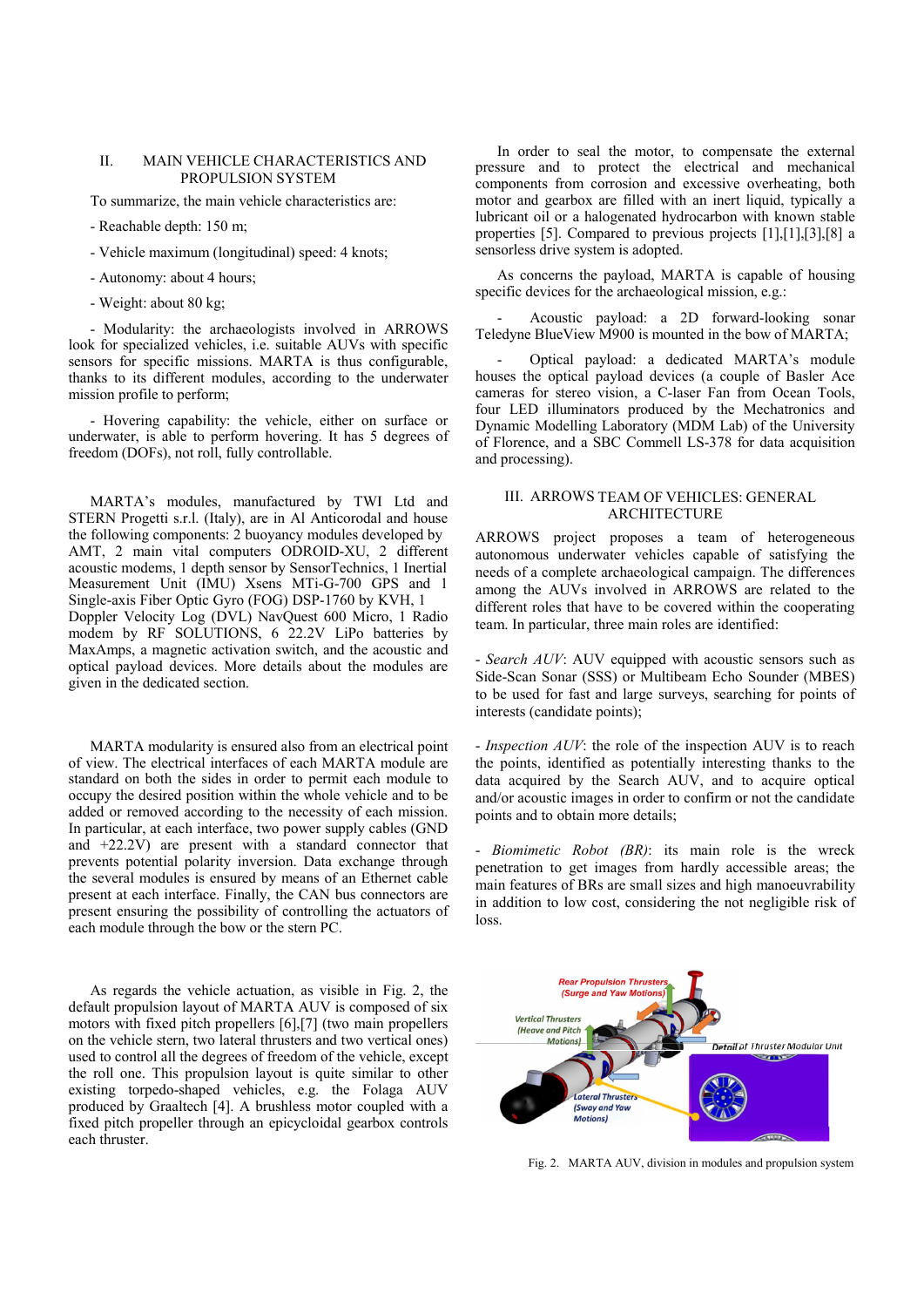All the vehicles cooperate thanks to the distributed High-Level Control System (under development at the Heriot-Watt University, Scotland) that exploits a distributed world model built on board each vehicle through the acquired knowledge and information received by the other vehicles. This way, by exchanging only few synthetic information (to not saturate the communication band), the AUVs will be able to conduct a common mission with a common goal. Because of their simplicity and because the target environment (inside shipwrecks) is not the same of the AUVs (outside the wrecks), the world model will not be implemented on the BRs (U-CAT, a biomimetic robot developed by the Tallinn University of Technology, Estonia); this allows also a reduction of the required performance and, thus, of costs, for their on board PC.

According to the ARROWS Archaeological Advisory Group (AAG) requirements, one of the main design criteria for MARTA is the modularity. Depending on the mission to perform, MARTA is designed to be configured with several payloads and also different propulsion systems. This way, MARTA can play both the role of search and inspection AUV.

As concerns the underwater communication means, MARTA is equipped with two different acoustic modems:

- Evologics 18/34: it will be used for the communication between the conventional AUVs of the team, allowing a high data transfer rate (13.9 kbit/s) and a high functioning range (3500 m); it will be used along with an USBL transducer by Evologics for localization and navigation purposes;

- AppliCon SeaModem: it will be used for the communication with the BRs; U-CAT role justifies the use of a different communication means, characterized by a considerably lower cost although with lower performances (data transmission rate and operating distance).

Thanks to this configuration, MARTA will represent a bridge node in the communication between the AUVs and the BRs. An acoustic communication [11] and localization protocol, oriented to the optimization of the exchanging data rate and of the accuracy in sensory data geo-referencing, will be developed, tested and demonstrated during the final experimentation of ARROWS. The protocol will take into account the constraints in terms of acoustic channel sharing among a variable number of different acoustic nodes (Evologics USBL, Evologics modem, AppliCon SeaModem). A TDMA (Time Division Multiple Access) protocol will be the first solution; then an iterative procedure will bring to the definitive version according to the feedback coming from the simulation results and the testing activity outcomes.



Fig. 3. MARTA AUV prototype

#### IV. MARTA AUV PROTOTYPE

MARTA AUV prototype (Fig. 3) is ready for its first navigation tests at sea.

In this section the description of the first versions of MARTA modules is given. The choice of Al Anticorodal type 6082 T6 is a good trade-off among workability, lightness and mechanical strength. To have high resistance against salt water a hard anodising process is mandatory. The modules are connected together with suitable plastic wires: the assembling and disassembling phases are very simple and fast.

MARTA AUV becomes watertight only after the modules are connecting together (the only wet sections are the final part of the bow and the final part of the stern): two radial O-rings are placed at the end of each module (e.g. see Fig. 5) and assure a watertight connection. It is worth to note that expensive underwater connectors are mandatory only in the interfaces of the bow and the stern. After the whole vehicle assembly, a depressurization of 0.3 bar is created inside by means of a vacuum pump to ensure a better alignment between the modules and to provide an adequate stiffness.

Starting from the bow, in Fig. 4 its wet and watertight sections are shown.



Fig. 4. MARTA bow

In front of the wet part of the bow the 2D forward-looking sonar Teledyne BlueView M900 is placed: it records acoustic 2D images and is used to reconstruct the environment in front of the vehicle. It is connected through an Ethernet cable. The angle of the sonar with respect to the horizontal is adjustable in the range between 10° to 20°. Not reported in the picture, in the wet part of the bow, as well as in the wet part of the stern, there are also a drop-weight and a buoyancy unit (both developed in the framework of the project). In the watertight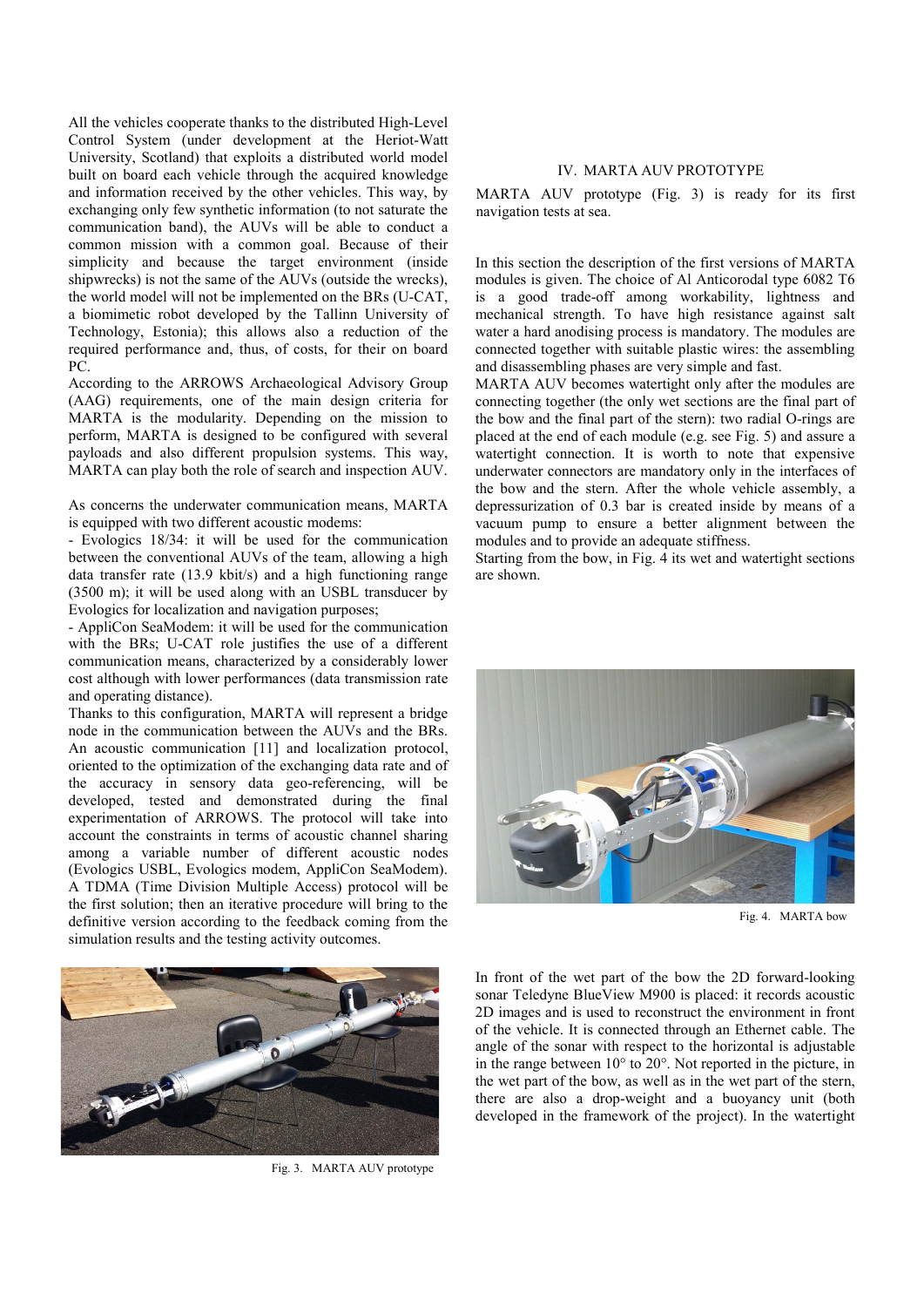part the "bow electronics" is placed. Moreover it houses also one of the navigation (vital) computers, ODROID-XU, and the electronic boards of the acoustic modem Evologics 18/34.



Fig. 5. Thruster module

After the bow, there is the first thruster module (Fig. 5). The thruster module houses one lateral and one vertical thruster. As concerns both the main rear propellers and the lateral and vertical thrusters, a "standard" solution consists in making these electrical motors (100 W) watertight, filling in with dielectric-oil and connecting them to suitable marine propellers (e.g. plastic propellers printed with the 3D rapid prototyping machine owned by MDM Lab). Since vertical and lateral thrusters are incorporated in the hull of MARTA AUV, the water flow boosted by the propeller is limited and makes impossible to design a proper nozzle in order to maximize the thrust. In these conditions, e.g. a Ka-4-70 propeller (a very common one) would not be efficient: for this reason it has been designed a customized propeller like the one shown in Fig. 6. To determine the optimal propeller geometry, various shapes have been tested, varying the number of blades and the p/d ratio.



Fig. 6. MARTA thruster propellers

In the cental part of the vehicle, there is the battery module. This is only a simple Al pipe housing three or six (depending on the desired autonomy for a mission) LiPo cells battery packs. Each battery pack is by MaxAmps, LiPo 11000 mAh, 6 cells 22.2 V. A group of three batteries fits well inside the 7 module hull. It is worth to note that the battery module can be replaced by the vision one; in fact, if the above-mentioned optical payload is needed for a mission the vision module replaces the battery ones since the former has already on board the dedicated LiPo cells for the power supply. This way, overstretching the vehicle is not necessary. Connected to the



Fig. 7. MARTA watertight stern

battery module there is another thruster one (Fig. 5), before MARTA stern.

In the watertight part of the stern  $(Fig. 7)$  the dedicated "stern electronics" is placed. Moreover it houses also the other navigation (vital) computer, ODROID-XU, the electronics of the acoustic low cost SeaModem by AppliCon and the antenna. The antenna houses a GPS and the communication devices: they are connected to ODROID-XU computer and allow to exchange data with other vehicles and operators:

- WiFi AccessPoint, Ubiquiti PicoStation: it allows a fast, high-band, short-range communication on the surface. It is connected directly through Ethernet cable;

- Radio Modem, Amber Wireless AMB8355-RF Data Modem: used to send short messages from high distances on surface. It uses RS-232 protocol and it is connected through a serial-USB adapter.

As concerns the navigation [9],[10],[12],[13] sensor set, MARTA watertight stern has on board:

- the electronics of the pressure sensor, by SensorTechnics: it is used to estimate the vehicle depth. The communication is made by I2C protocol;

- 1 IMU (Inertial Measurement Unit), Xsens MTi-G-700 GPS: it provides data from 3D internal accelerometer, gyroscope and magnetometer, and also an estimation of the vehicle orientation. It is connected through its own USB cable;

- 1 FOG (Fiber Optic Gyroscope), KVH DSP-1760: a single axis gyroscope with high precision used to improve the pose estimation (in particular the yaw measurement). It uses a RS-422 protocol and is connected through a serial-USB adapter.